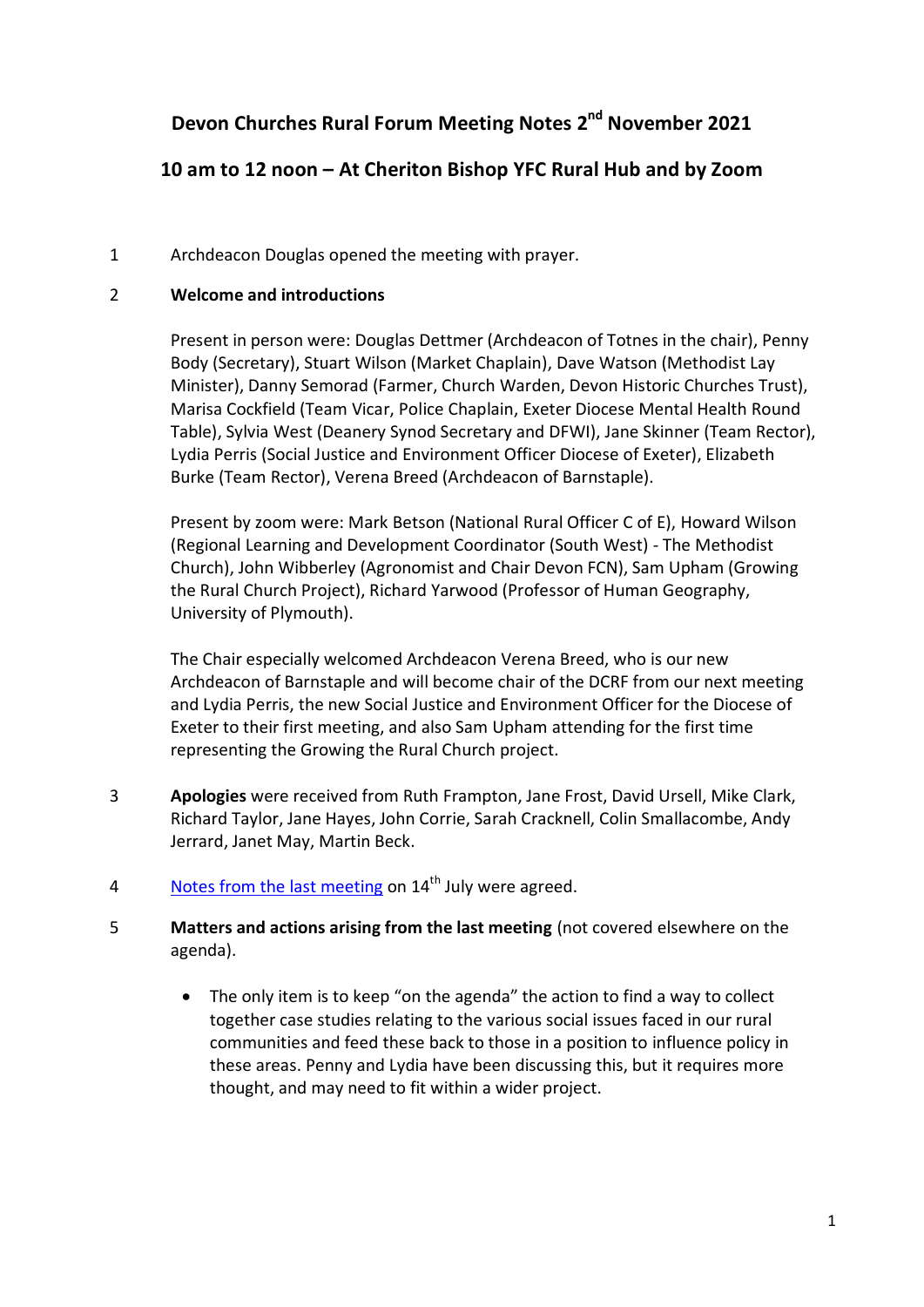#### 6 **Main Item – Review and Look Forward for the DCRF**

Penny went through some of the history and work of the Devon Churches Rural Forum over the past five years. You can access both the summary presentation and fuller written paper [here.](https://www.devonchurchesruralforum.org.uk/devon-churches-rural-forum/meetings-minutes-agendas/meeting-agendas/meeting-2nd-november-2021.php)

We had a very rich discussion, with significant fleshing out of our work strands and consideration of the way we work. Enthusiasm for the work of the DCRF was clear, as was the willingness of those present to become more involved in taking our work forward which was very encouraging for all. The meeting today opened up the discussion and we now need to consolidate.

We agreed to take away the points raised and form them into a proposal for discussion and agreement on the way forward at our next meeting. **Action: Verena and Penny will work on this between the meetings.**

The full discussion is recorded as Appendix A, but these are the main points:

- **On our Work Strands (see background paper for the current list):**
	- $\circ$  There was significant interest in the whole rural social issues, with a particular emphasis on rural housing, and how we both respond to these, and influence policy, as the church.
	- o We would like to do more to support training for rural ministry and help to convey the enthusiasm we all feel. This may be combined with events focused on social issues – see above.
	- o We would like to add a new work strand of "Worship and Spirituality" and this may also link into social issues as we work on theological reflection.
	- $\circ$  More emphasis on the environmental strand may enable the DCRF to support church who may be struggling with this.
	- o No-one thought any of our current work strands should be taken off the list!

# **On working with others and communications**

- o It would be helpful to better co-ordinate the rural work of the different groups within the diocese of Exeter and with other churches and organisations to avoid duplication and offer a coherent programme of support and resources for our rural areas.
- o Rural ministers and others do not always know of the existence and work of the DCRF or how to join in meetings or events – we need to address this.
- o It would be good to connect more with people from universities and other organisations to develop understanding and solutions to rural issues.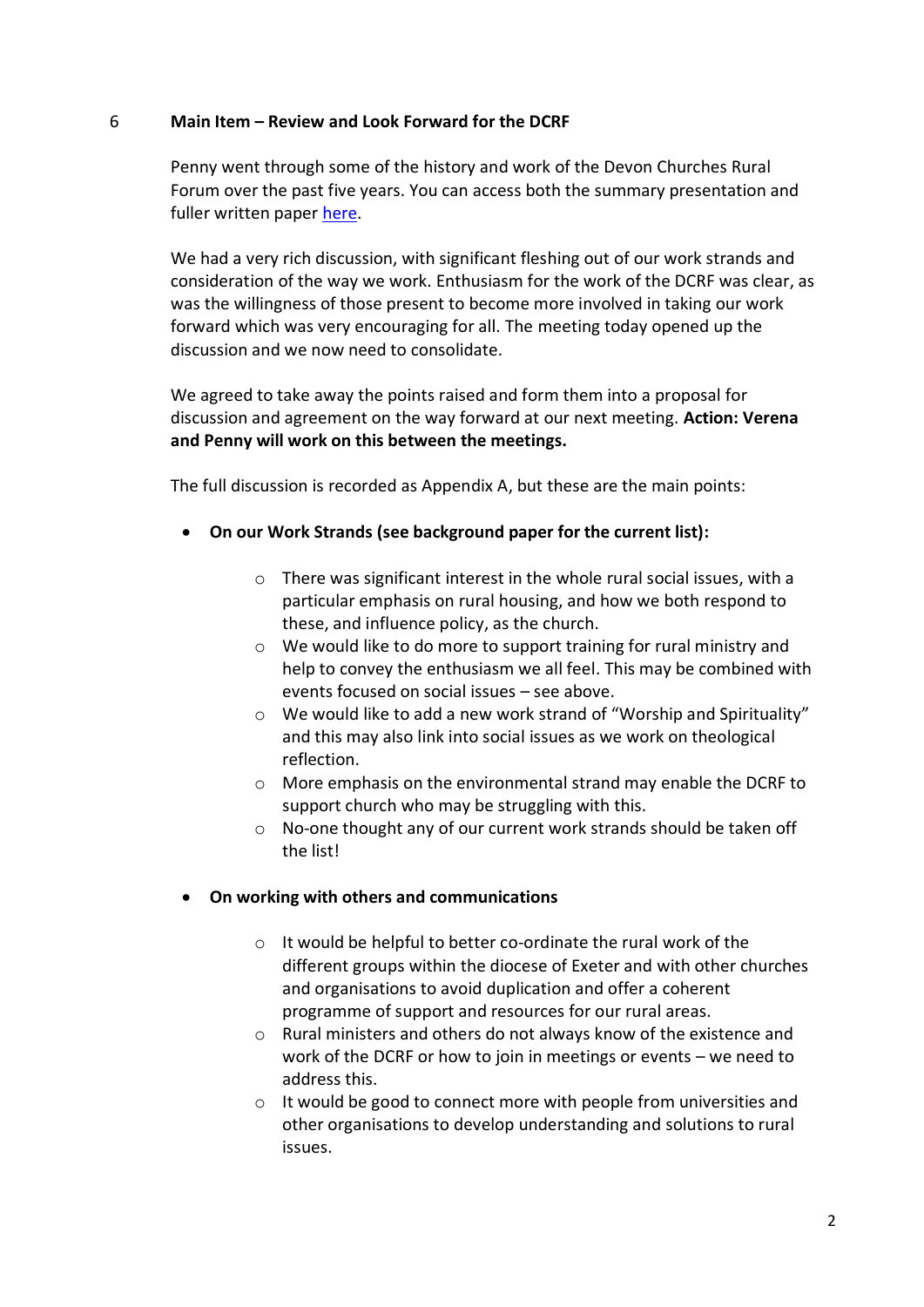#### **On how we work**

- o There was considerable enthusiasm for a system of "Champions" and "Task Groups" to take work forward and be a focus for information and communication. This would help us in taking our meeting discussions forward into action. Various people expressed their willingness to take on some of these roles and an action point is to find out which other DCRF members would like to become more involved in particular interest areas. **Action: Penny/Verena**
- o Some form of Steering Group would help co-ordinate and direct the work of the DCRF. Before Covid we had been moving towards this. Further thought will be given to this and a proposal brought to the next meeting.
- o It was agreed that meeting 3 times a year feels right, but that the meetings could be extended to incorporate time for some formal break out groups/networking and also lunch for those who may like to continue with less formal discussions.
- $\circ$  We could consider more formal aims and objectives for our work the current aims are available on our website homepage. We also need to flexible to take up ideas that emerge from networking and discussion.

### 7 **Farming**

No written update has been produced for this meeting because the full harvest briefing has only recently been issued. This briefing had been appreciated and used quite widely for harvest festivals – it was good to see the good news about the harvest this year.

Douglas thanked Danny and Jane Semorad for their hospitality and opening their farm for what was a very good day at our farm visit on August  $4<sup>th</sup>$ . Danny also thanked David Ursell and John Wibberley for contributing greatly to the farming discussions on the day and Douglas for leading the worship at the end of the day. John Wibberley has put together some photo albums which will be put on our website.

We agreed that Penny and Danny will work together to begin organising a farm visit for the first half of 2022.

# 8 **Feedback from meetings attended**

Jane, Elizabeth, Penny and Douglas had attended various sessions of the Rural Services Network annual conference. There are notes available on the RSN website for all sessions which can be accessed via this link [The National Rural Conference](https://rsnonline.org.uk/the-national-rural-conference-2021-conference-learning-outcomes-and-presentations)  2021 - [Conference Learning Outcomes and Presentations -](https://rsnonline.org.uk/the-national-rural-conference-2021-conference-learning-outcomes-and-presentations) Rural Services Network [\(rsnonline.org.uk\)](https://rsnonline.org.uk/the-national-rural-conference-2021-conference-learning-outcomes-and-presentations)

Douglas and Penny had attended the Richard Benyon (Minister for Rural Affairs and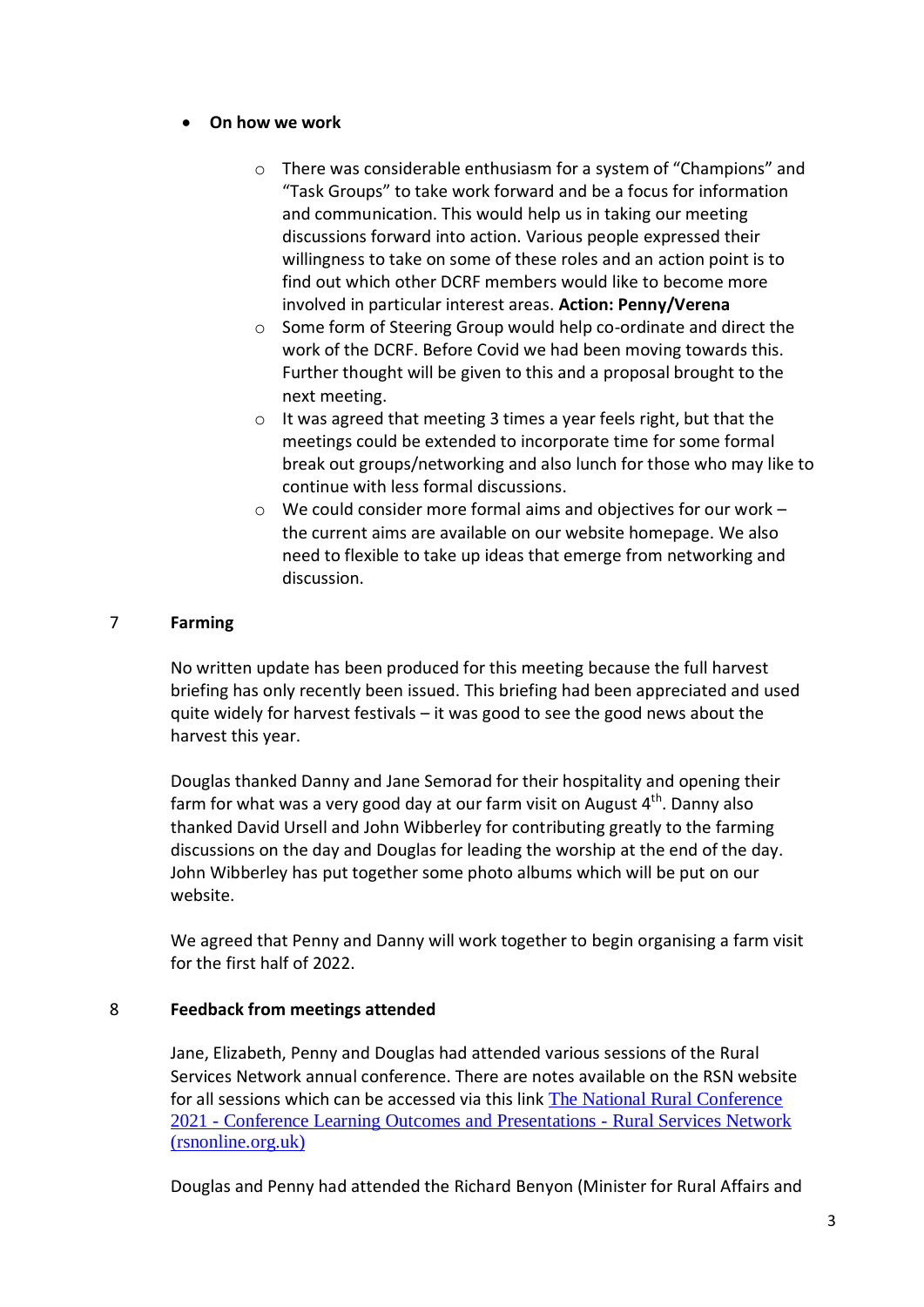Bio-security) audience which whilst interesting was rather political and showed the difficulties of engaging in this type of forum – though both had questions addressed.

Penny, Elizabeth and Jane attended the rural economy session. Clearly there are many barriers to starting and running a business in rural areas and this discussion was really interesting and useful. However, in places it felt as though insufficient account of the rural culture being was being taken into account. Others present concurred.

Elizabeth and Jane had attended the youth session – where topics such as loneliness, lack of transport, county lines and other vulnerabilities were discussed. Elizabeth was really encouraged that the discussion was not focused only on funding and needing money but more about "this is how things are and how can we make the best use of what we have". Jane added that hearing directly from a young councillor was really helpful – this is another area the church can get involved in – for example encouraging other young people to get involved with their parish councils.

Jane also suggested the church could work with schools on enterprise days – for example asking local farmers to speak to children in schools about the technicalities of farming and the need for stem subjects. She also asked how we could come alongside our schools and encourage them. Douglas, as chair of the diocesan Board of Education, was interested in helping students make connections between life aspirations and what they need to achieve at school. He also said Governors are so important in schools and we can really encourage our members to explore this ministry.

Elizabeth noted that younger people were standing for the council in Holsworthy and she is a member of the Community Forum who is engaging with young people in the town. She feels there is a real shift towards hearing the voice of the young. Douglas suggested we could also encourage our young people to join PCCs, not least as good experience to then become a parish councillor.

Separately Elizabeth asked if we have any female farmers on the DCRF as some primary schools are having days to encourage girls into farming. Jo Jones was suggested. **Action: Penny will send Elizabeth Jo's details.**

#### 9 **Notices and Events**

RSN AGM on  $15<sup>th</sup>$  November – information already circulated.

#### 10 **AOB**

John has written a one side of A4 information sheet about cattle and climate (which can be accessed on our website [here\)](https://www.devonchurchesruralforum.org.uk/farming/farming-reports/cattle-and-climate.php) as he is concerned by the frequent misinformation on cattle which is dispensed and repeated by many commentators.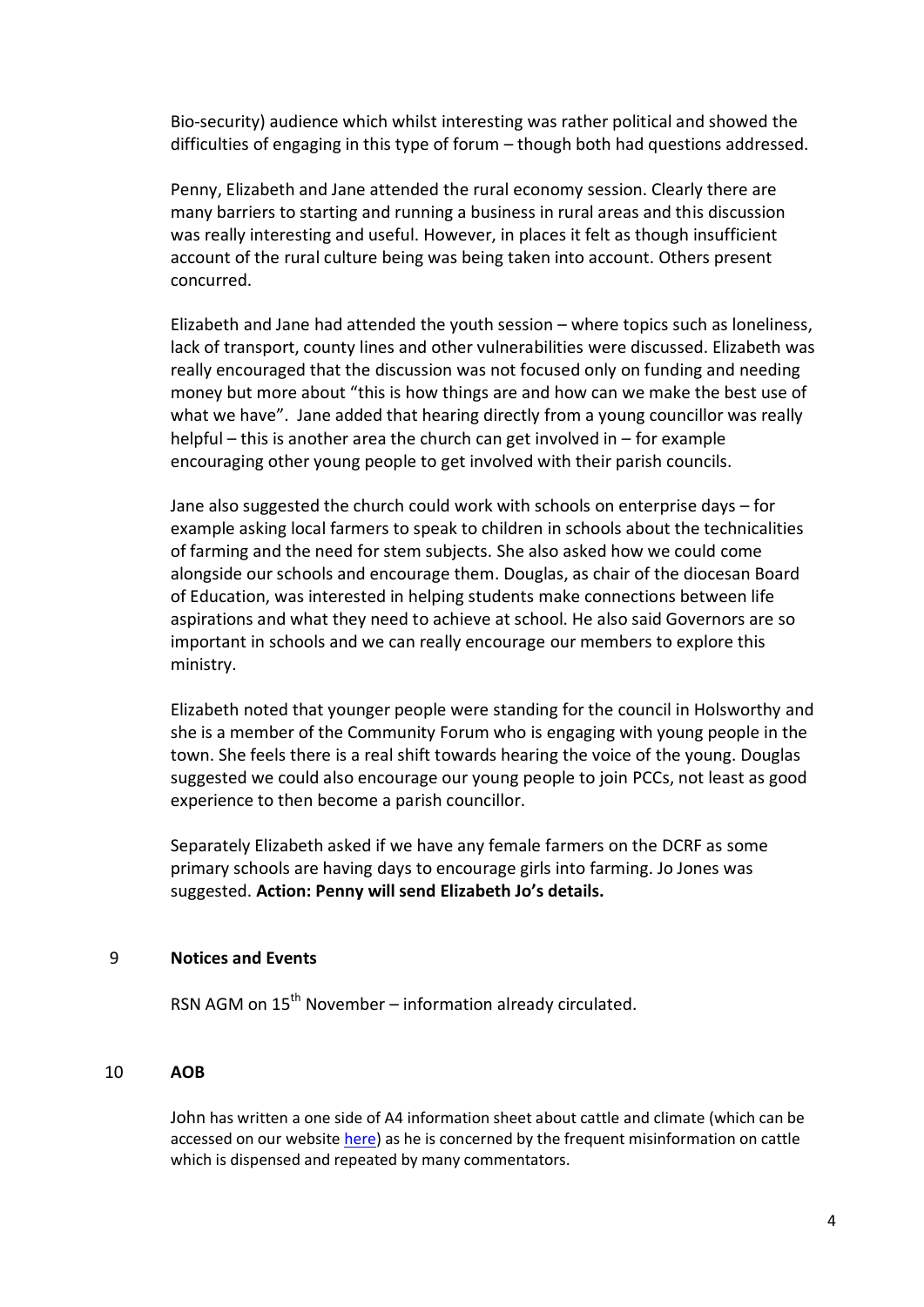Douglas thanked Penny for her preparation for the main item today. Verena also thanked Douglas very much for chairing the DCRF in the interim.

# 11 **Dates and themes of next meetings:**

February  $1^{st}$ , July 28<sup>th</sup>, November 29<sup>th</sup>. Times and venues to be confirmed.

# 12 **Closing Prayer led by Verena**

# **Appendix A**

# **Full Discussion of Main Agenda Item – The DCRF Going Forward**

# **Are our Work strands still appropriate?**

- Mark asked whether we should have a separate strand relating to rural housing as this is such a major issue in the rural areas at present.
- John suggested looking at national and international issues and contextualising them for our life here in Devon.
- Jane felt we need to be more pro-active in our influencing of county and regional decision making regarding rural social policy as the church is a huge repository of knowledge in many areas. Urban areas, with larger numbers, will always find it easier to influence their politicians. We need to find newer ways to get the rural issues across.
- Marisa commented about the mismatch between what is in the media and the challenges faced by farmers. The harvest report generated many conversations about how we can make sure that the farming arguments can be heard properly at a time when there is considerable misinformation. She wondered whether we could consider developing a paper discussing the environmental challenge and the process of producing food – how we can combine this discussion and take it into a wider debate.
- Dave spoke about the changing nature of our rural communities with the new people moving in, some with little knowledge of farming issues, low wages, affordable housing and the realities of rural life in general.
- Under farming support Stuart noted the good work being done by the NFU in opening farms and encouraging people from outside to visit. One of our roles can be to encourage people to visit – the power of invitation can work very well.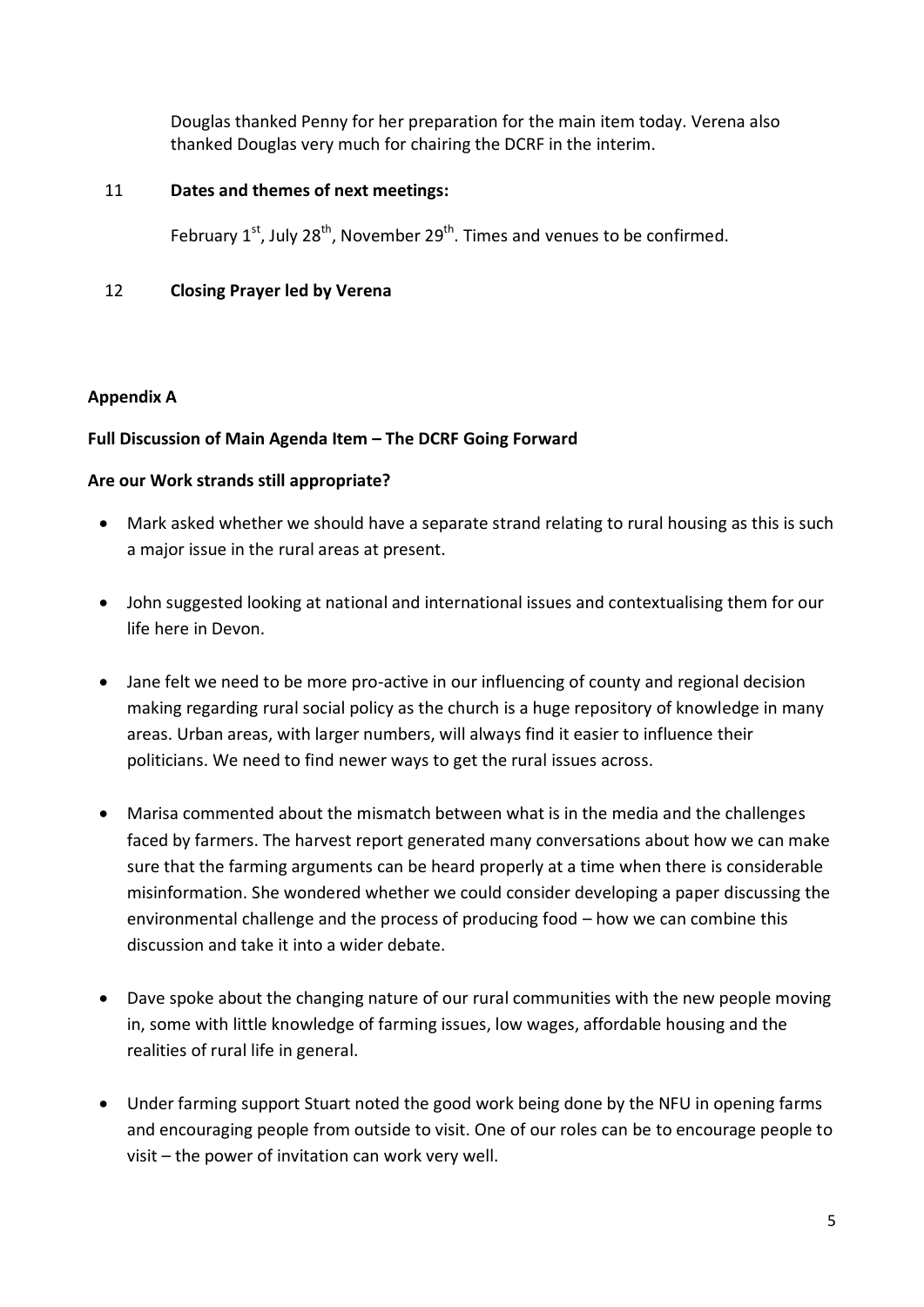- Elizabeth would like to see these social issues connected to training of ordinands. Perhaps we can work through Mark in being connected to all the colleagues and training courses in the country to make rural training for ministry more available. Arthur Rank Centre of course also offers training for rural ministry which we could link more people into. Douglas stressed the excitement and need to communicate the enthusiasm for rural ministry we all share.
- Sylvia spoke about the "resolution" system of the WI where each year resolutions are proposed by the national body which are then voted on by members. The resolution(s) that goes through then becomes a chosen campaign for the year and beyond.
- Douglas said that the church tends to work in the background politically through the national rural affairs group and the national rural officer working with government committees and in the House of Lords and as part of organisations such as the Rural Coalition.
- Penny would like to add a Rural Worship/Spirituality strand to our work which would fit with the interest in the Rural Worship Workshop we ran in 2019. Rural and social issues can also link into this area as one of the great gifts of the church is prayer – and we can also do some theological reflection on issues such as affordable homes. Douglas commented that such an event could be opened up to ordinands and also linked in with training.
- Elizabeth thinks the environmental strand could be strengthened so that those churches who may be struggling with this agenda could be helped and supported by the DCRF.
- Douglas summarised that interestingly we are focusing significantly on the "monitoring and responding to social issues" work strand and said the discussion had been very helpful in fleshing out our hopes for our work. He asked if anything should come off our current list. The answer was no!

# **Communications and Co-ordination with other bodies**

- We considered how we link into the work of other organisations both church based and secular – in Devon. Verena feels that there are areas of rural work within the Diocese of Exeter and beyond which are not linked as well as they could be. Bringing these to work together more coherently could help avoid any duplication and make the overall offering stronger with an overarching rural umbrella.
- Verena also felt that lack of a rural officer is a significant gap. Training has been mentioned but resourcing and supporting ministers in rural ministry could be enhanced. In Chester diocese a group of rural clergy worked together to support ministers – perhaps something like this could be looked at in Devon? Perhaps linked into the work of the DCRF? How would this link with existing support from Philip Sourbut's team? We could also look at how we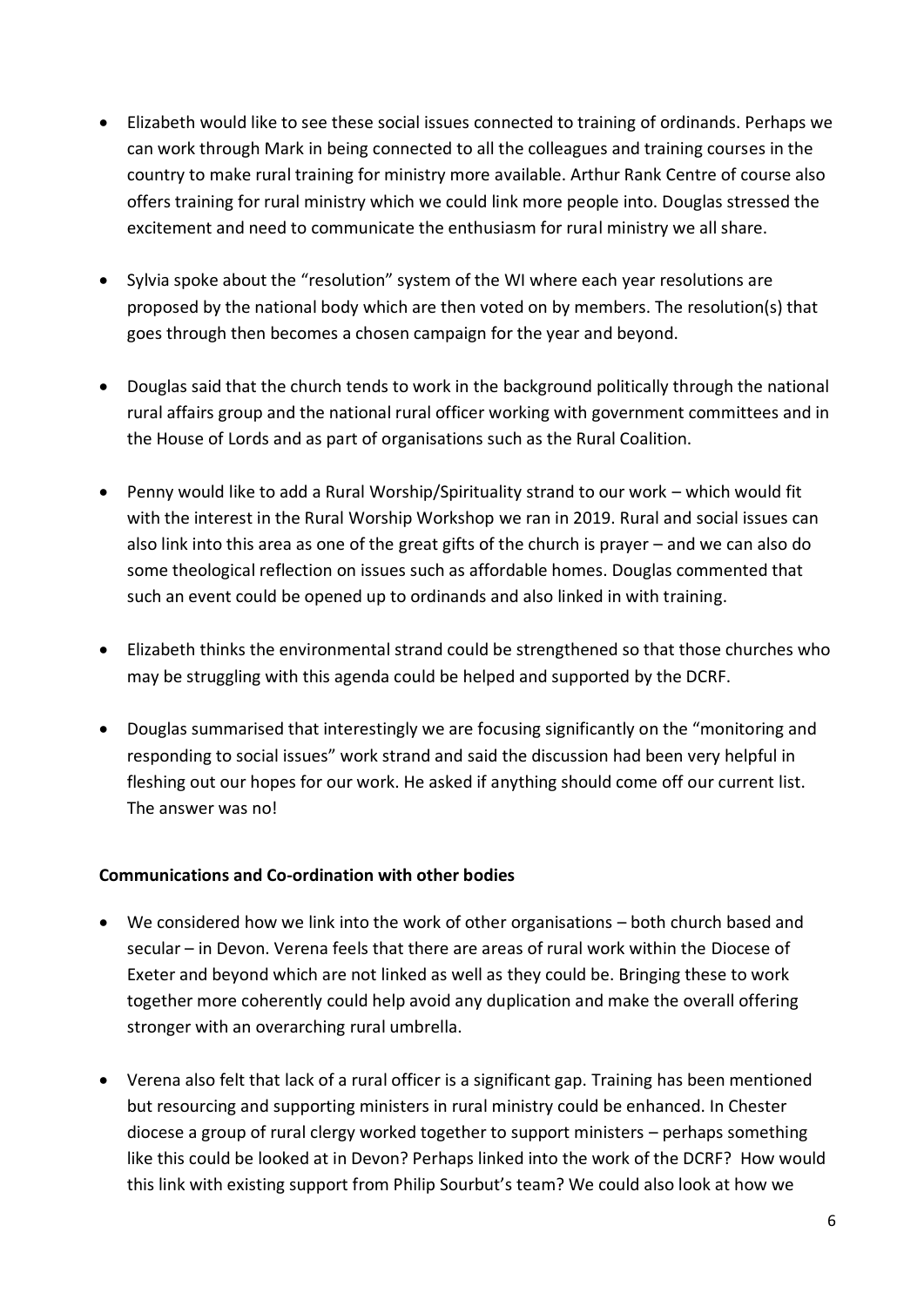work together more closely with Growing the Rural Church.

- The Bright Field initiative is not currently represented on the DCRF we are waiting for a new representative after Simon Franklin retired.
- Sam said that Sarah Cracknell has been discussing with Lydia how their two areas of work can support each other. GtRCh is there to resource and support others.
- Lydia said that rural issues need solutions developed by people from many areas working together. Rural practitioners bringing particular rural expertise, working with people in wider organisations such as universities and county wide organisations could help develop solutions on a Devon wide basis.
- Elizabeth said she stumbled across the DCRF. DCRF should be represented on induction days. How is the group represented in the diocese? How do people know about it? This is part of the communication issue.
- Communications Roots and Shoots not easy always to get things in. Douglas and Verena will see if this can help with this. Perhaps Roots and Shoots could also be used to invite people to meetings of the DCRF? With zoom this is easy. However, Marisa also said that with the Mental Health Round Table – they put all sorts of information about courses etc. – but people still weren't aware of them. In any institution communications are the issue!!!!
- Howard will consider how he can use his newsletter to communicate and share our work within the Methodist network.

# **How we work**

- Jane thought it may be a good idea to have champions for different areas of our work. Such people could help crystallise ideas from meetings, be a reference point for others and help make things happen. Douglas said one significant weakness in our working is that we are very dependent on the secretary. Sharing out the championing of the different areas would help to redress this. Task groups, which were our preferred way of working before Covid, both for projects and events would work well alongside Champions and help to promote collegiate and collaborative working.
- Douglas asked do we feel this is the right time for people to do a bit more portfolio holding? Many volunteered.
	- o Training: Elizabeth said would be prepared to take an active role in exploring training possibilities with the help of others' expertise. Stuart offered to help from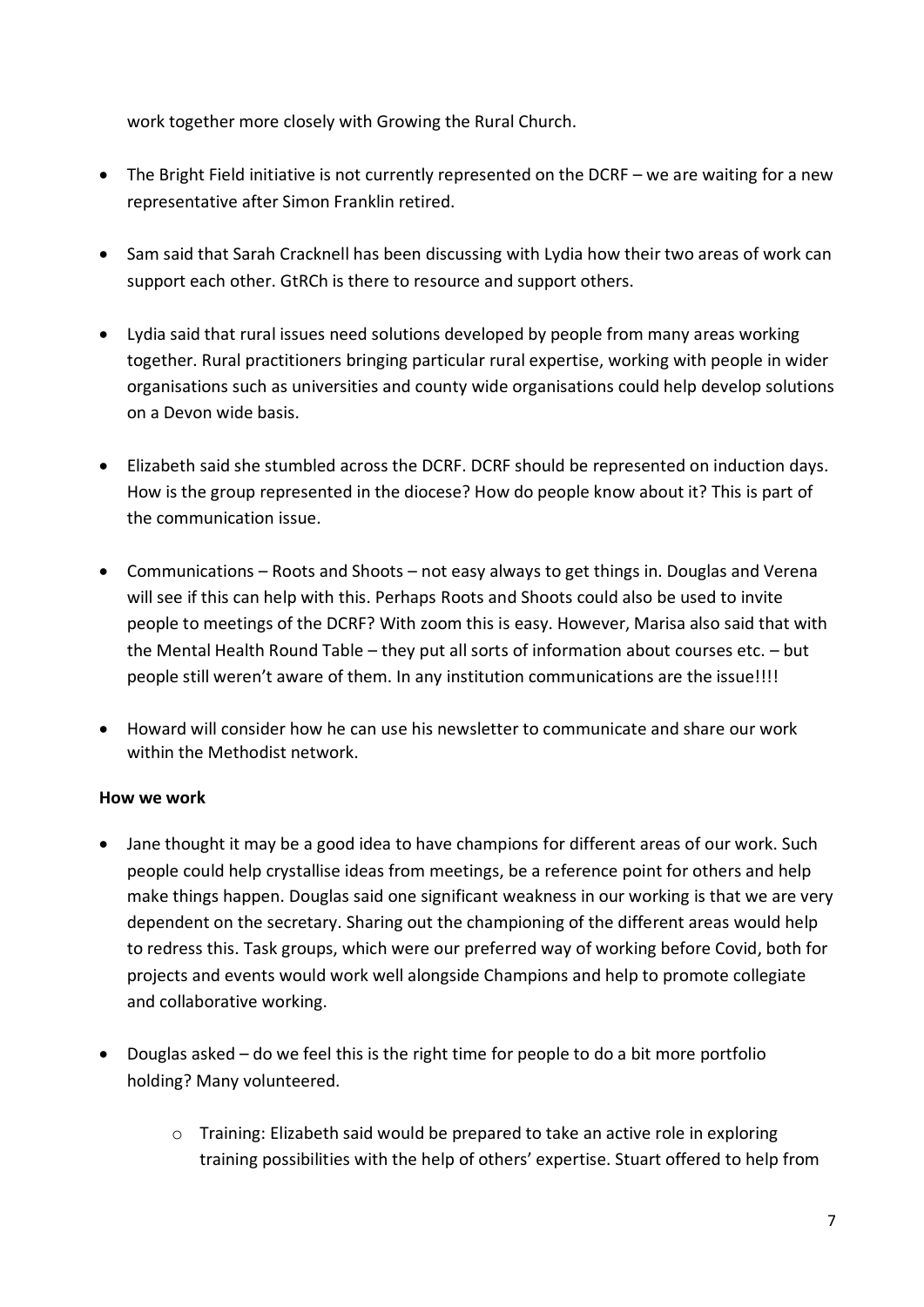the agricultural side. Richard has been involved in training for rural vicars and would be very happy to do this again.

- o Research: Douglas affirmed that we are very blessed with calibre and quantity of academic institutions. Richard's work involves both teaching and research and already two research projects have come from the work of the DECF - one on dementia with FCN and now another with Martin Beck on rural crime. He said if there were areas of work relating to rural geography, sustainability we could link in with him to see how they may be taken further from a research point of view. Douglas commented that research projects are another excellent way to bring issues into the wider public arena and influence policy and said it was very helpful to have this possibility. Lydia suggested her and Richard linking also with researchers at Exeter University where she also studied human geography.
- $\circ$  Youth and Social Issues: Jane would be keen to take a more active role with respect to rural youth issues – and maybe wider social issues.
- $\circ$  Douglas thanked all those who had offered and said that while we probably won't fill all positions at this stage it is a good start. **Action: Verena, Douglas, Penny to circulate the forum members to find out more about people's interests and whether they would feel able to take on some more active roles championing our various work strands.**
- Lydia felt that some tighter goals and aims might be helpful. It would help others to communicate with us if these were clearly available for people.
- A Steering group, which was at an early stage of development before Covid, would help to keep the overall work of the Forum coherent and balanced. This would have a person representing each of our work areas.
- Douglas said that our meetings use precious time but are really important and give us the space and opportunity to re-focus on our rural themes. We agreed that meeting around three times per year is good – we generally meet February, July and November.
- How would we like to use the time the balance? Focus on a major issue or updates on all areas? In general people felt it was good to have a theme to focus on, but to ask others to give a written update for meetings.
- Elizabeth said she would value time for break out groups so we can talk with people in a more in depth about a particular subject. Several others concurred and agreed that meetings would need to be longer to accommodate this. Douglas suggested perhaps extending from 10am to 1 pm to give time for some break out groups, and also if anyone wanted to share a pub lunch afterwards informal discussion could continue.